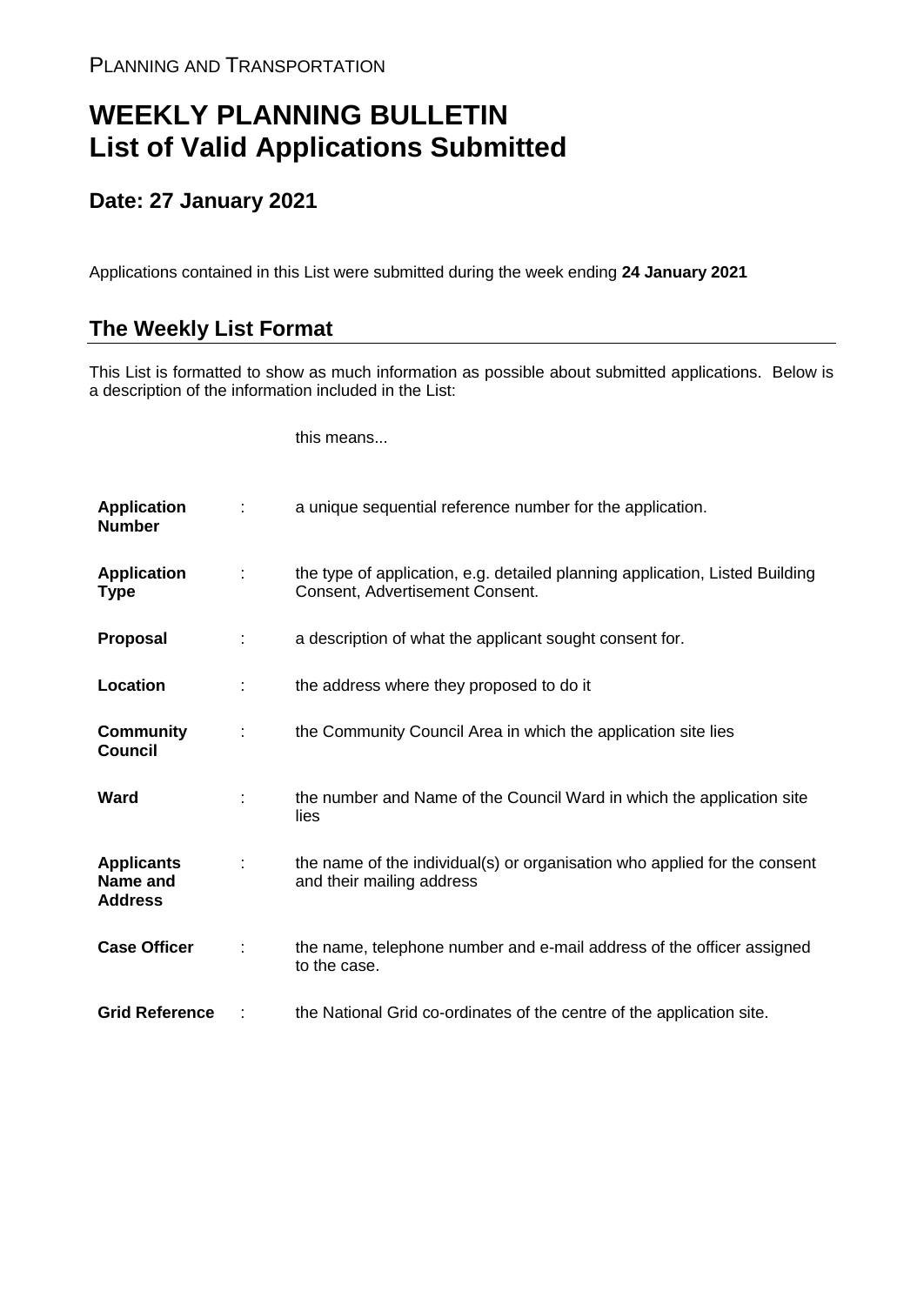| <b>Application No</b>                                                                                                                                                                 | P/20/0521/FUL                                                                                                                                                                                                                                                                                                                                                                                                   | <b>Earliest Date of</b><br><b>Decision</b> |                        | 18 February 2021                                                     |  |  |
|---------------------------------------------------------------------------------------------------------------------------------------------------------------------------------------|-----------------------------------------------------------------------------------------------------------------------------------------------------------------------------------------------------------------------------------------------------------------------------------------------------------------------------------------------------------------------------------------------------------------|--------------------------------------------|------------------------|----------------------------------------------------------------------|--|--|
| <b>Application Type</b><br><b>Proposal</b><br><b>Location</b><br><b>Community Council</b><br>Ward<br><b>Applicant</b><br><b>Agent</b><br><b>Case Officer</b><br><b>Grid Reference</b> | <b>Planning Permission</b><br>and Erection of Boundary Fencing<br>14 Wellpark Road Banknock Bonnybridge FK4 1TP<br>Banknock, Haggs and Longcroft<br>03 - Denny and Banknock<br>Mr William Logan<br><b>Blackadder and McMonagle</b><br>FAO Graham Blyth 41 High Street Falkirk FK1 1EN<br>Kevin Brown (Tel. 01324 504701)<br>e-mail: kevin.brown@falkirk.gov.uk<br>278206 678882<br>View the application details |                                            | <b>Hierarchy Level</b> | Local<br>Change of Use of Public Open Space to Private Garden Ground |  |  |
| <b>Application No</b>                                                                                                                                                                 | P/20/0628/FUL                                                                                                                                                                                                                                                                                                                                                                                                   | <b>Earliest Date of</b><br><b>Decision</b> |                        | 25 February 2021                                                     |  |  |
| <b>Application Type</b><br><b>Proposal</b>                                                                                                                                            | <b>Planning Permission</b><br>Renewal of Planning Permission P/16/0215/FUL for Erection of<br>Dwellinghouse                                                                                                                                                                                                                                                                                                     |                                            | <b>Hierarchy Level</b> | Local                                                                |  |  |
| <b>Location</b>                                                                                                                                                                       |                                                                                                                                                                                                                                                                                                                                                                                                                 |                                            |                        |                                                                      |  |  |
| <b>Community Council</b><br><b>Ward</b><br><b>Applicant</b><br><b>Agent</b><br><b>Case Officer</b><br><b>Grid Reference</b>                                                           | Land To The South East Of Tappernail Farm Hillcrest Square<br>Reddingmuirhead<br>Reddingmuirhead and Wallacestone<br>08 - Lower Braes<br>Mr Philip MacFarlane<br>Lowland Planning Associates Ltd.<br>Anne Cunningham 5 West Terrace Blackness EH49 7NN<br>Julie Seidel (Tel. 01324 504880)<br>e-mail: julie.seidel@falkirk.gov.uk<br>290701 677444<br>View the application details                              |                                            |                        |                                                                      |  |  |
| <b>Application No</b>                                                                                                                                                                 | : P/21/0003/FUL                                                                                                                                                                                                                                                                                                                                                                                                 | <b>Earliest Date of</b><br><b>Decision</b> |                        | 20 January 2021                                                      |  |  |
| <b>Application Type</b><br><b>Proposal</b>                                                                                                                                            | <b>Planning Permission</b><br>Extension to Dwellinghouse (Enlargement of Dormer) and<br><b>Erection of Outbuilding</b>                                                                                                                                                                                                                                                                                          |                                            | <b>Hierarchy Level</b> | Local                                                                |  |  |
| <b>Location</b><br><b>Community Council</b><br>Ward<br><b>Applicant</b><br><b>Agent</b>                                                                                               | 14 Holly Avenue Stenhousemuir Larbert FK5 4DN<br>Larbert, Stenhousemuir and Torwood<br>04 - Carse, Kinnaird and Tryst<br>Mr Jeff Marley                                                                                                                                                                                                                                                                         |                                            |                        |                                                                      |  |  |
| <b>Case Officer</b><br><b>Grid Reference</b>                                                                                                                                          | John Cooney (Tel. 01324 504705)<br>e-mail: john.cooney@falkirk.gov.uk<br>287952 683001<br>View the application details                                                                                                                                                                                                                                                                                          |                                            |                        |                                                                      |  |  |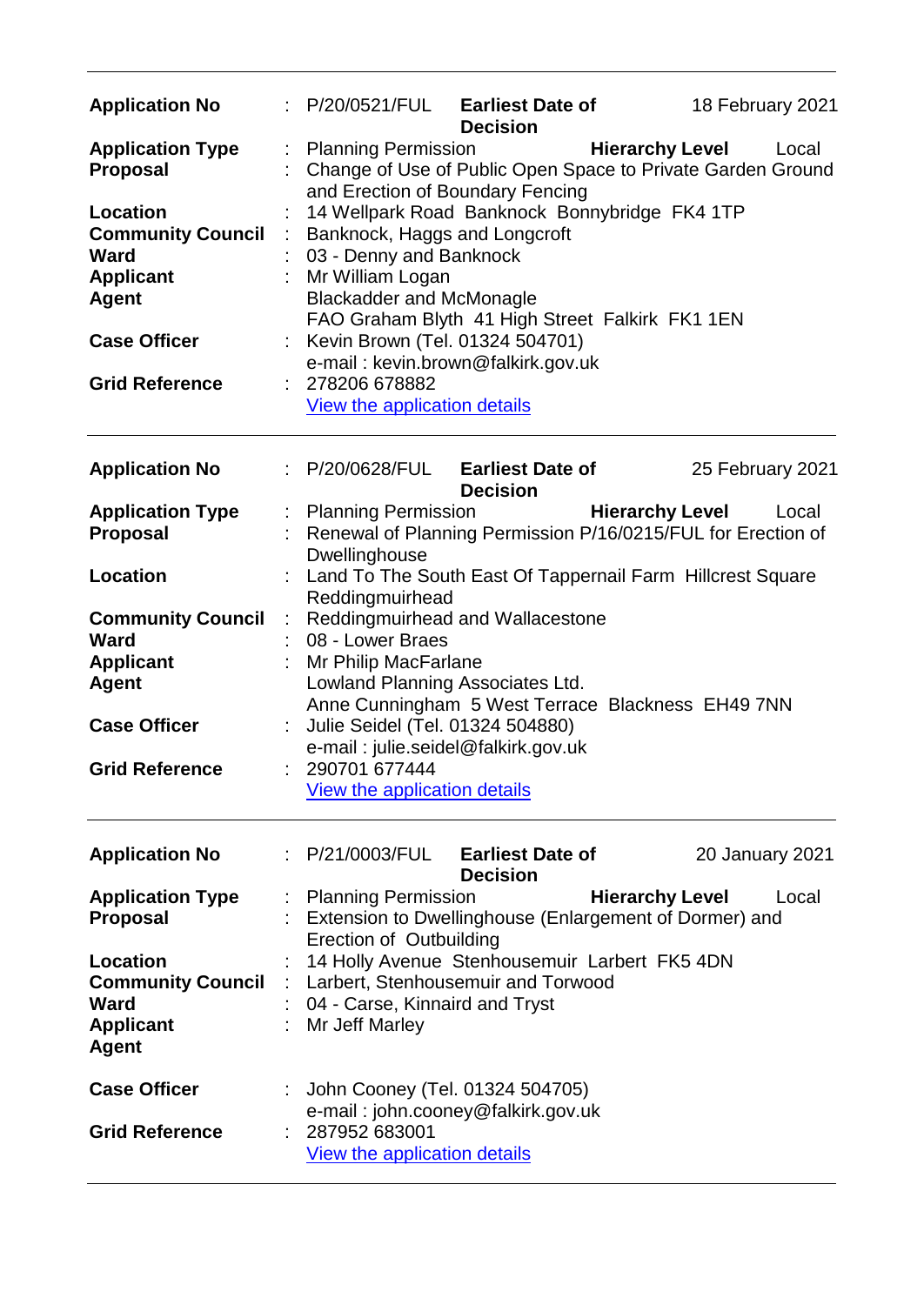| <b>Application No</b>                                                                                                                 | P/21/0005/ADV                                                                                                                                                                                                                                                                              | <b>Earliest Date of</b><br><b>Decision</b> |                        | 10 February 2021         |
|---------------------------------------------------------------------------------------------------------------------------------------|--------------------------------------------------------------------------------------------------------------------------------------------------------------------------------------------------------------------------------------------------------------------------------------------|--------------------------------------------|------------------------|--------------------------|
| <b>Application Type</b>                                                                                                               | <b>Advertisement Consent</b>                                                                                                                                                                                                                                                               |                                            | <b>Hierarchy Level</b> | <b>Not</b><br>Applicable |
| <b>Proposal</b><br><b>Location</b><br><b>Community Council</b><br><b>Ward</b><br><b>Applicant</b><br><b>Agent</b>                     | Display of Non-Illuminated Advertisement<br>1 Inchyra Road Grangemouth FK3 9XB<br><b>Grangemouth Community Council</b><br>02 - Grangemouth<br>Ineos FPS and O&P<br><b>Michael Laird Architects</b><br>Garth Fitzsimons 5 Forres Street Edinburgh EH3 6DE                                   |                                            |                        |                          |
| <b>Case Officer</b>                                                                                                                   | Julie Seidel (Tel. 01324 504880)<br>e-mail: julie.seidel@falkirk.gov.uk                                                                                                                                                                                                                    |                                            |                        |                          |
| <b>Grid Reference</b>                                                                                                                 | 294122 680856<br><b>View the application details</b>                                                                                                                                                                                                                                       |                                            |                        |                          |
| <b>Application No</b>                                                                                                                 | P/21/0011/FUL                                                                                                                                                                                                                                                                              | <b>Earliest Date of</b><br><b>Decision</b> |                        | 25 February 2021         |
| <b>Application Type</b><br><b>Proposal</b><br><b>Location</b><br><b>Community Council</b><br>Ward<br><b>Applicant</b><br><b>Agent</b> | <b>Planning Permission</b><br>Change of Use of Office (Class 4) to Music School (Class 10)<br>12B Burnbank Road Falkirk FK2 7PE<br>Langlees, Bainsford and New Carron<br>06 - Falkirk North<br><b>Fun Music Factory</b>                                                                    |                                            | <b>Hierarchy Level</b> | Local                    |
| <b>Case Officer</b>                                                                                                                   | Julie Seidel (Tel. 01324 504880)<br>e-mail: julie.seidel@falkirk.gov.uk                                                                                                                                                                                                                    |                                            |                        |                          |
| <b>Grid Reference</b>                                                                                                                 | 288505 681079<br>View the application details                                                                                                                                                                                                                                              |                                            |                        |                          |
| <b>Application No</b>                                                                                                                 | : P/21/0012/FUL Earliest Date of                                                                                                                                                                                                                                                           | <b>Decision</b>                            |                        | <b>20 January 2021</b>   |
| <b>Application Type</b><br>Proposal<br><b>Location</b><br><b>Community Council</b><br>Ward<br><b>Applicant</b><br><b>Agent</b>        | <b>Planning Permission</b><br><b>Extension to Dwellinghouse</b><br>Carseview Lochs Of Airth Airth Falkirk FK2 8QH<br><b>Airth Parish</b><br>04 - Carse, Kinnaird and Tryst<br>Mr Derek Parke<br><b>Arka Architects</b><br>Derek Milne The Loft The Tattie Kirk Cow Wynd Falkirk FK1<br>1PU |                                            | <b>Hierarchy Level</b> | Local                    |
| <b>Case Officer</b>                                                                                                                   | John Cooney (Tel. 01324 504705)<br>e-mail: john.cooney@falkirk.gov.uk                                                                                                                                                                                                                      |                                            |                        |                          |
| <b>Grid Reference</b>                                                                                                                 | 289880 685777<br><b>View the application details</b>                                                                                                                                                                                                                                       |                                            |                        |                          |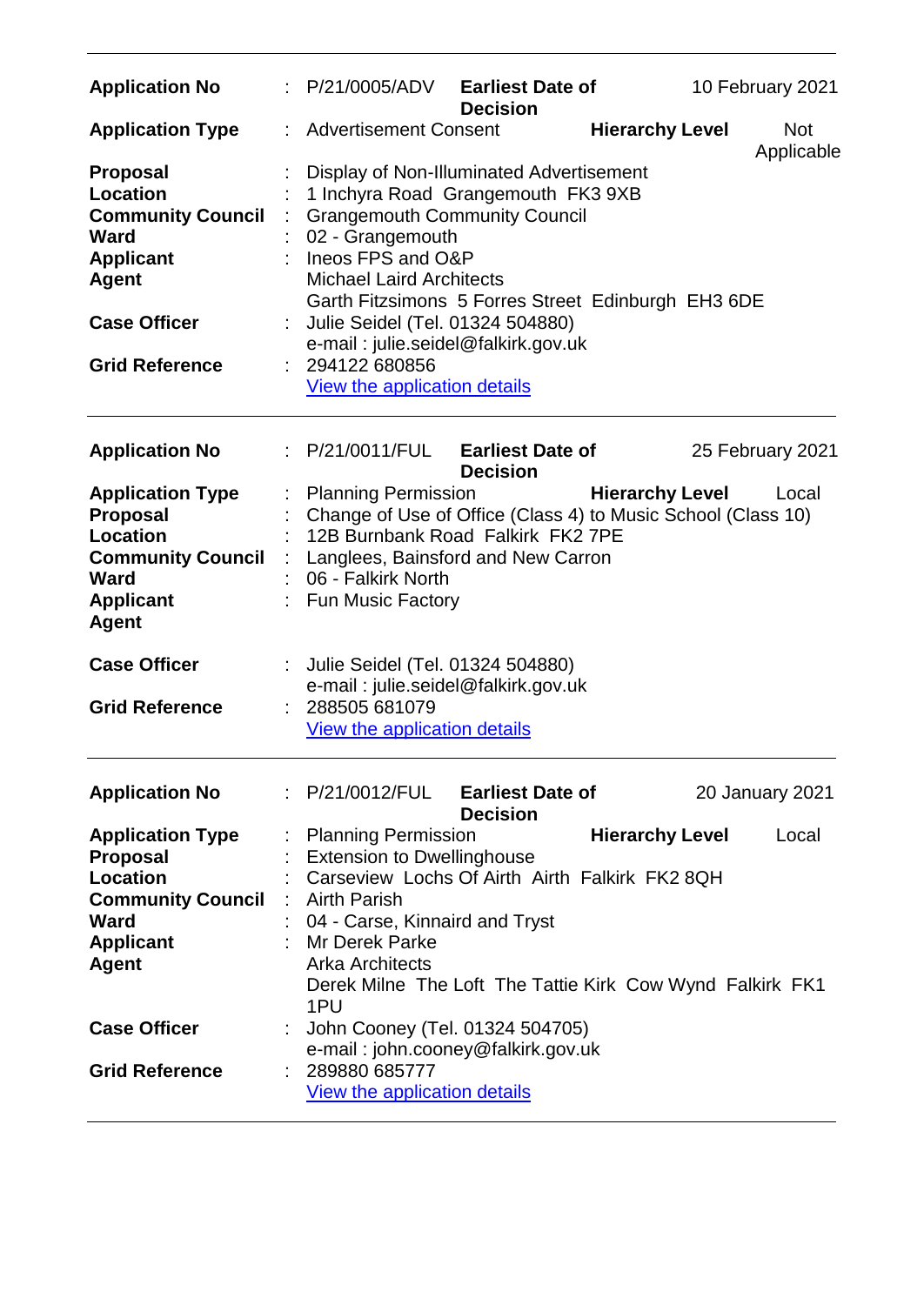| <b>Application No</b>                                                                                                                                                                        |    | $\therefore$ P/21/0013/FUL Earliest Date of                                                                                                                                                                                                                                                                                                                                                      | <b>Decision</b>                            |                        | 10 February 2021 |
|----------------------------------------------------------------------------------------------------------------------------------------------------------------------------------------------|----|--------------------------------------------------------------------------------------------------------------------------------------------------------------------------------------------------------------------------------------------------------------------------------------------------------------------------------------------------------------------------------------------------|--------------------------------------------|------------------------|------------------|
| <b>Application Type</b><br><b>Proposal</b><br><b>Location</b><br><b>Community Council</b><br><b>Ward</b><br><b>Applicant</b><br><b>Agent</b><br><b>Case Officer</b><br><b>Grid Reference</b> | ÷  | <b>Planning Permission</b><br><b>Extension to Dwellinghouse</b><br>28 South Philpingstone Lane Bo'ness EH51 9JZ<br>Bo'ness<br>01 - Bo'ness and Blackness<br>Mr Craig Flannigan<br><b>EKJN Architects</b><br>Gavin Williamson 129 High Street Linlithgow EH49 7EJ<br>David Paterson (Tel. 01324 504757)<br>e-mail: david.paterson@falkirk.gov.uk<br>301214 681323<br>View the application details |                                            | <b>Hierarchy Level</b> | Local            |
| <b>Application No</b>                                                                                                                                                                        |    | P/21/0020/FUL Earliest Date of                                                                                                                                                                                                                                                                                                                                                                   | <b>Decision</b>                            |                        | 23 February 2021 |
| <b>Application Type</b><br><b>Proposal</b><br><b>Location</b><br><b>Community Council</b><br>Ward<br><b>Applicant</b><br><b>Agent</b><br><b>Case Officer</b><br><b>Grid Reference</b>        | ÷  | <b>Planning Permission</b><br><b>Extension to Outbuilding</b><br>26 Sclandersburn Road Denny FK6 5LP<br><b>Denny and District</b><br>03 - Denny and Banknock<br>Mr and Mrs J O'Hare<br>Kenneth Wotherspoon<br>1 Holm Court Crossford Carluke UK ML8 5GR<br>John Cooney (Tel. 01324 504705)<br>e-mail: john.cooney@falkirk.gov.uk<br>280401 681949<br>View the application details                |                                            | <b>Hierarchy Level</b> | Local            |
| <b>Application No</b>                                                                                                                                                                        |    | : P/21/0023/FUL                                                                                                                                                                                                                                                                                                                                                                                  | <b>Earliest Date of</b><br><b>Decision</b> |                        | 23 February 2021 |
| <b>Application Type</b><br>Proposal<br>Location<br><b>Community Council</b><br><b>Ward</b><br><b>Applicant</b><br><b>Agent</b>                                                               | ÷. | <b>Planning Permission</b><br><b>Extension to Car Park</b><br>Land To The West Of Canada Wood Kitchen and Bar Falkirk<br><b>Falkirk South</b><br>07 - Falkirk South<br>Mrs Fiona Thomson                                                                                                                                                                                                         |                                            | <b>Hierarchy Level</b> | Local            |
| <b>Case Officer</b><br><b>Grid Reference</b>                                                                                                                                                 |    | : Stephen McClure (Tel. 01324 504702)<br>e-mail: stephen.mcclure@falkirk.gov.uk<br>285923 678553<br>View the application details                                                                                                                                                                                                                                                                 |                                            |                        |                  |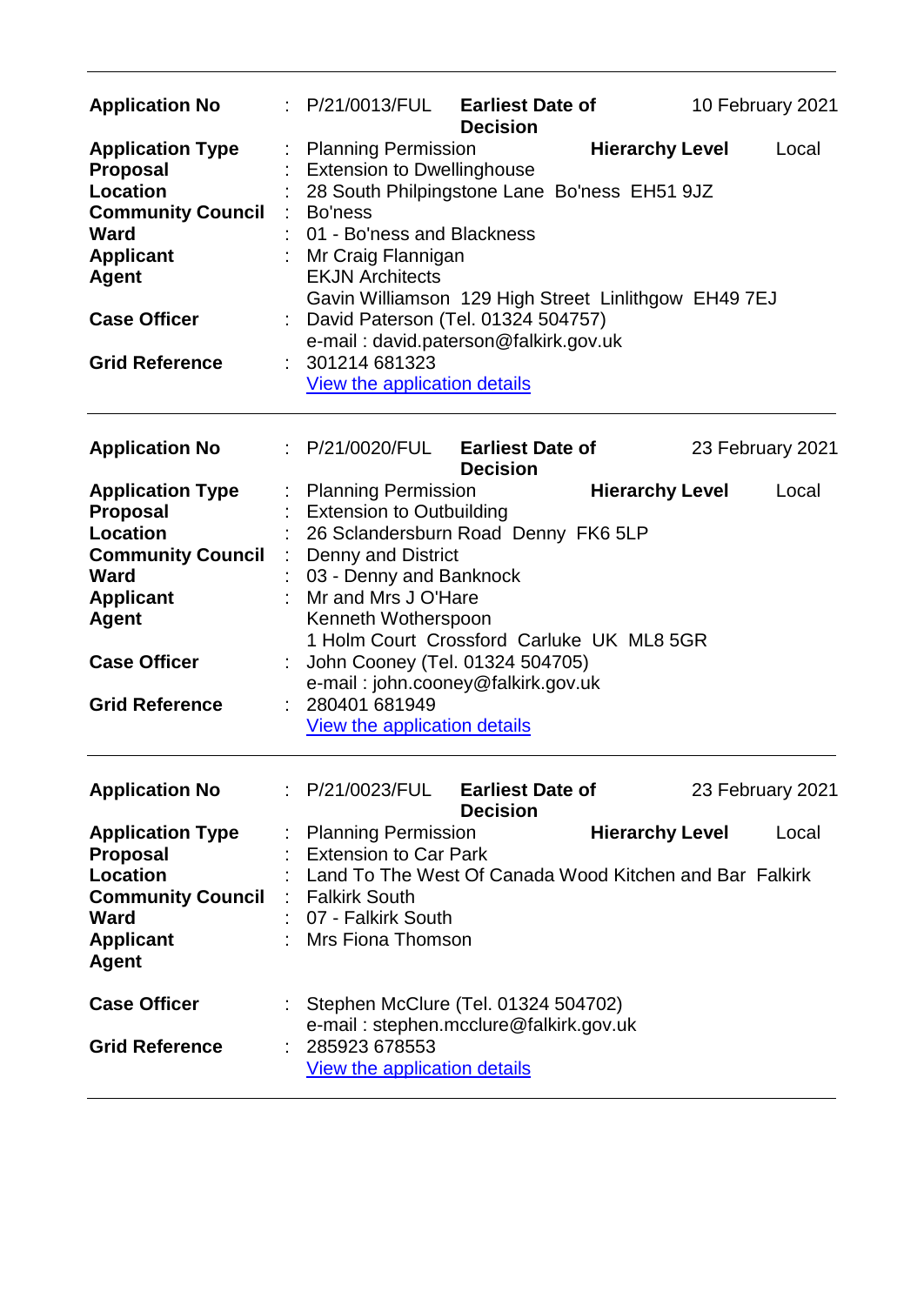| <b>Application No</b>                                                                                                                                      | P/21/0024/ADV                                                                                                                                                                                                                                                                                                                                                                    | <b>Earliest Date of</b><br><b>Decision</b> |                        | 15 February 2021         |
|------------------------------------------------------------------------------------------------------------------------------------------------------------|----------------------------------------------------------------------------------------------------------------------------------------------------------------------------------------------------------------------------------------------------------------------------------------------------------------------------------------------------------------------------------|--------------------------------------------|------------------------|--------------------------|
| <b>Application Type</b>                                                                                                                                    | <b>Advertisement Consent</b>                                                                                                                                                                                                                                                                                                                                                     |                                            | <b>Hierarchy Level</b> | <b>Not</b><br>Applicable |
| <b>Proposal</b><br><b>Location</b><br><b>Community Council</b><br>Ward<br><b>Applicant</b><br><b>Agent</b>                                                 | Display of Illuminated and Non-Illuminated Advertisements<br>31 Hallam Road Stenhousemuir Larbert FK5 3BF<br>Larbert, Stenhousemuir and Torwood<br>04 - Carse, Kinnaird and Tryst<br><b>Virgin Money</b><br><b>Cameron Signs LLP</b><br>David Cameron 9 Clydesmill Grove Cambuslang Investment<br>Park Glasgow G32 8NL                                                           |                                            |                        |                          |
| <b>Case Officer</b>                                                                                                                                        | Kevin Brown (Tel. 01324 504701)                                                                                                                                                                                                                                                                                                                                                  |                                            |                        |                          |
| <b>Grid Reference</b>                                                                                                                                      | e-mail: kevin.brown@falkirk.gov.uk<br>286905 682734<br>View the application details                                                                                                                                                                                                                                                                                              |                                            |                        |                          |
| <b>Application No</b>                                                                                                                                      | : P/21/0026/PPP                                                                                                                                                                                                                                                                                                                                                                  | <b>Earliest Date of</b><br><b>Decision</b> |                        | 25 February 2021         |
| <b>Application Type</b>                                                                                                                                    | Planning Permission in<br>Principle                                                                                                                                                                                                                                                                                                                                              |                                            | <b>Hierarchy Level</b> | Local                    |
| <b>Proposal</b><br>Location<br><b>Community Council</b><br><b>Ward</b><br><b>Applicant</b><br><b>Agent</b><br><b>Case Officer</b><br><b>Grid Reference</b> | Subdivision of Garden Ground and Erection of Dwellinghouse<br>1 Laxdale Drive Head Of Muir Denny FK6 5PL<br><b>Denny and District</b><br>03 - Denny and Banknock<br>Mr K Coyle<br>Kenneth Wotherspoon<br>1 Holm Court Crossford Carluke ML8 5GR<br>John Cooney (Tel. 01324 504705)<br>e-mail: john.cooney@falkirk.gov.uk<br>280660 681183<br><b>View the application details</b> |                                            |                        |                          |
| <b>Application No</b>                                                                                                                                      | P/21/0027/ADV                                                                                                                                                                                                                                                                                                                                                                    | <b>Earliest Date of</b><br><b>Decision</b> |                        | 15 February 2021         |
| <b>Application Type</b>                                                                                                                                    | <b>Advertisement Consent</b>                                                                                                                                                                                                                                                                                                                                                     |                                            | <b>Hierarchy Level</b> | <b>Not</b>               |
| <b>Proposal</b><br><b>Location</b><br><b>Community Council</b><br>Ward<br><b>Applicant</b><br><b>Agent</b>                                                 | Display of Non-Illuminated Advertisement<br>7 Melville Lane Falkirk FK1 1HY<br>No Community Council<br>07 - Falkirk South<br>Mr Alan Bye                                                                                                                                                                                                                                         |                                            |                        | Applicable               |
| <b>Case Officer</b><br><b>Grid Reference</b>                                                                                                               | Stephen McClure (Tel. 01324 504702)<br>e-mail: stephen.mcclure@falkirk.gov.uk<br>288788 680171<br><b>View the application details</b>                                                                                                                                                                                                                                            |                                            |                        |                          |